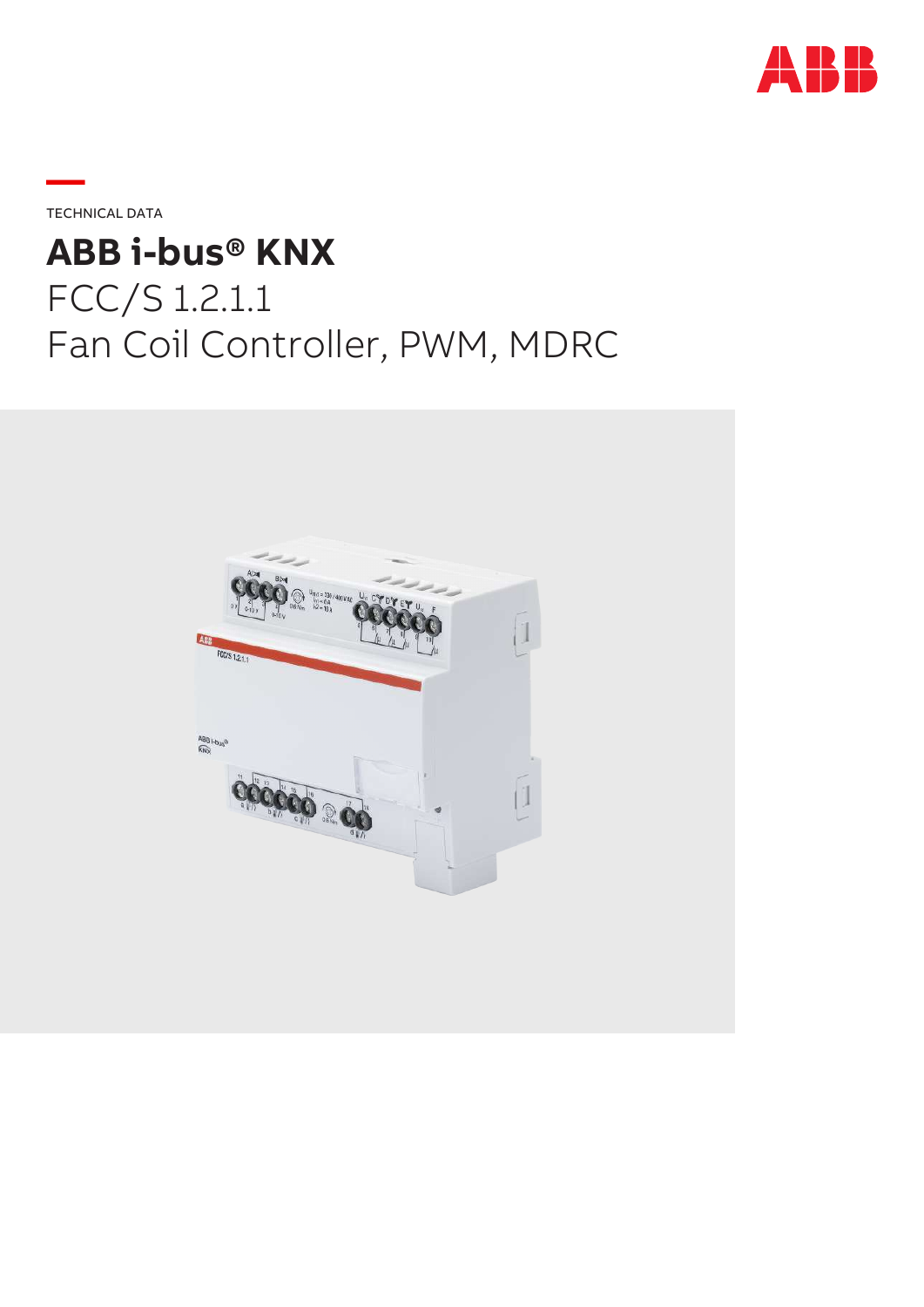## **Device description**

**—**

The device is a modular installation device (MDRC) in proM design. It is designed for installation in electrical distribution boards and small housings with a 35 mm mounting rail (to EN 60715).

The device is KNX-certified and can be used as a product in a KNX system → EU declaration of conformity.

#### The device is powered via the bus

(ABB i-bus® KNX) and requires no additional auxiliary voltage supply. The connection to the bus is made via a bus connection terminal on the front of the housing. The loads are connected to the outputs using screw terminals → terminal designation on the housing.

The software application Engineering Tool Software (ETS) is used for physical address assignment and parameterization.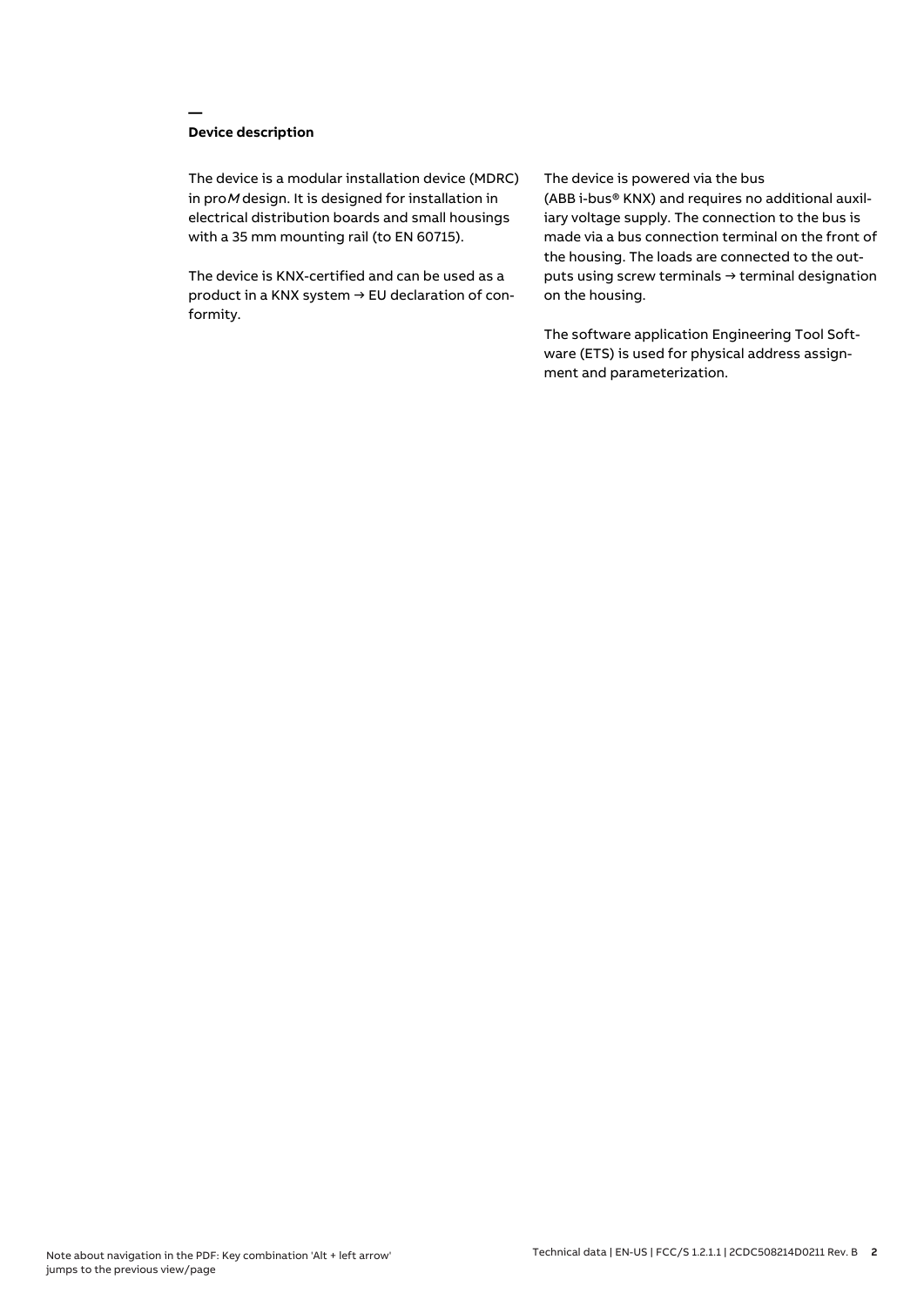## **Device functions**

**—**

The following device functions are available for controlling a fan coil unit:

- Controller
- Actuator device

## **Controller**

The internal controller is activated in the function as a controller unit. The controller is used to process the data received at the inputs (actual values) or via the bus (ABB i-bus® KNX) (actual values, setpoints and operating mode changes). The control values are calculated from the data received and transmitted to the outputs.

## **Actuator device**

The internal controller is deactivated in the function as an actuator. The control values for activating the outputs are calculated by an external controller and received via the bus (ABB i-bus® KNX).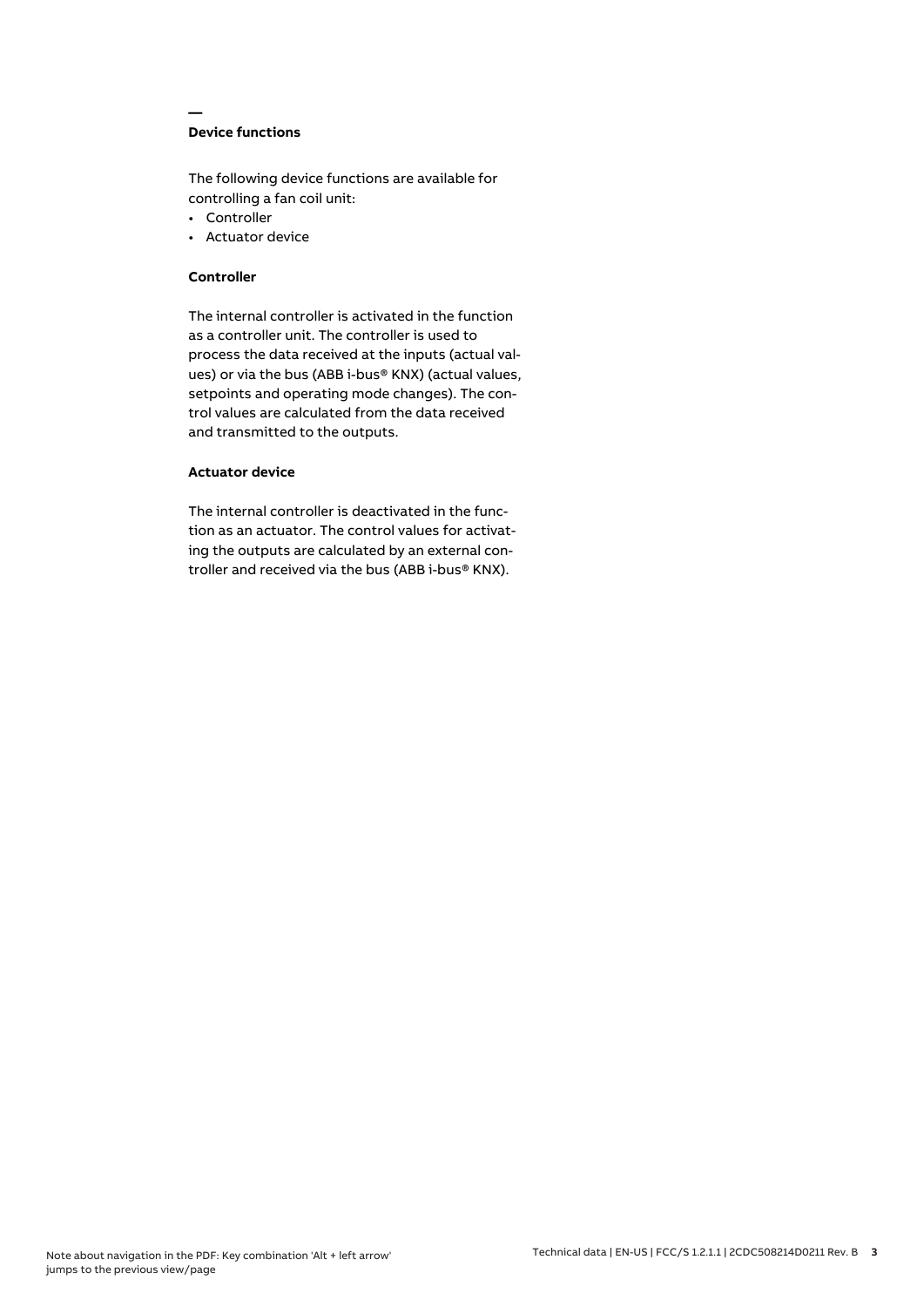## **Connections**

**—**

The devices possess the following connections, depending on the product variant:

- 4 inputs for sensors or an analog room control unit (SAF/A or SAR/A)
- 2 valve outputs for activating valve drives (FCC/ S 1.4.1.1: 1 valve output)
- 1 fan output
- 1 relay output (FCC/S 1.4.1.1 : no relay output)
- 1 bus connection

#### **Fan output**

The tables below provide an overview of the maximum number of devices that can be connected to the individual product variants.

|                                               | FCC/S<br>1.1.1.1 | FCC/S<br>1.1.2.1 | FCC/S<br>1.2.1.1  | FCC/S<br>1.2.2.1         | FCC/S<br>1.3.1.1  | FCC/S<br>1.3.2.1         | FCC/S<br>1.4.1.1 | FCC/S<br>1.5.1.1             | FCC/S<br>1.5.2.1         |
|-----------------------------------------------|------------------|------------------|-------------------|--------------------------|-------------------|--------------------------|------------------|------------------------------|--------------------------|
| Discrete speed fans<br>$(1 \ldots 3$ -speeds) |                  |                  |                   |                          | $\qquad \qquad -$ | $\overline{\phantom{m}}$ |                  | $\qquad \qquad \blacksquare$ | $\overline{\phantom{0}}$ |
| Continuous fans<br>(010V)                     | -                | -                | $\qquad \qquad -$ | $\overline{\phantom{a}}$ |                   |                          | -                |                              |                          |

## **Relay output 16 A**

|                 | FCC/S   | FCC/S   | FCC/S   | <b>FCC/S</b> | <b>FCC/S</b> | FCC/S   | FCC/S   | FCC/S   | FCC/S   |
|-----------------|---------|---------|---------|--------------|--------------|---------|---------|---------|---------|
|                 | 1.1.1.1 | 1.1.2.1 | 1.2.1.1 | 1.2.2.1      | 1.3.1.1      | 1.3.2.1 | 1.4.1.1 | 1.5.1.1 | 1.5.2.1 |
| Electric heater |         |         |         |              |              |         | $-$     |         |         |

## **Valve outputs**

|                                        | FCC/S<br>1.1.1.1 | FCC/S<br>1.1.2.1         | FCC/S<br>1.2.1.1 | FCC/S<br>1.2.2.1 | FCC/S<br>1.3.1.1 | FCC/S<br>1.3.2.1         | FCC/S<br>1.4.1.1 | FCC/S<br>1.5.1.1 | FCC/S<br>1.5.2.1         |  |
|----------------------------------------|------------------|--------------------------|------------------|------------------|------------------|--------------------------|------------------|------------------|--------------------------|--|
| Thermoelectric valve<br>drives (PWM)   | 2                | 2                        | -                |                  |                  |                          |                  | 2                | $\overline{c}$           |  |
| Motor-driven valve<br>drives (3-point) |                  |                          |                  |                  |                  |                          |                  |                  |                          |  |
| Magnetic valve drives<br>(open/closed) | 2                | $\overline{\phantom{0}}$ |                  |                  |                  |                          |                  | 2                | $\overline{c}$           |  |
| Analog valve drives<br>(010V)          |                  |                          | 2                | 2                | $\overline{c}$   | 2                        |                  |                  |                          |  |
| 6-way valve                            |                  |                          |                  |                  |                  |                          |                  |                  | $\overline{\phantom{0}}$ |  |
| VAV damper drive                       |                  |                          | ς                | ς                | $\mathcal{P}$    | $\overline{\phantom{0}}$ |                  |                  |                          |  |
|                                        |                  |                          |                  |                  |                  |                          |                  |                  |                          |  |

#### **Physical inputs**

|                             | FCC/S<br>1.1.1.1 | FCC/S<br>1.1.2.1 | FCC/S<br>1.2.1.1 | FCC/S<br>1.2.2.1 | FCC/S<br>1.3.1.1 | FCC/S<br>1.3.2.1 | FCC/S<br>1.4.1.1 | FCC/S<br>1.5.1.1 | FCC/S<br>1.5.2.1 |
|-----------------------------|------------------|------------------|------------------|------------------|------------------|------------------|------------------|------------------|------------------|
| Analog room control<br>unit |                  |                  |                  |                  |                  |                  |                  |                  |                  |
| Binary sensors (floating) 4 |                  |                  | 4                |                  | Δ.               | 4                |                  |                  | 4                |
| Temperature sensors         | 4                | Δ.               | Δ                |                  | Δ.               | 4                |                  | Δ                | 4                |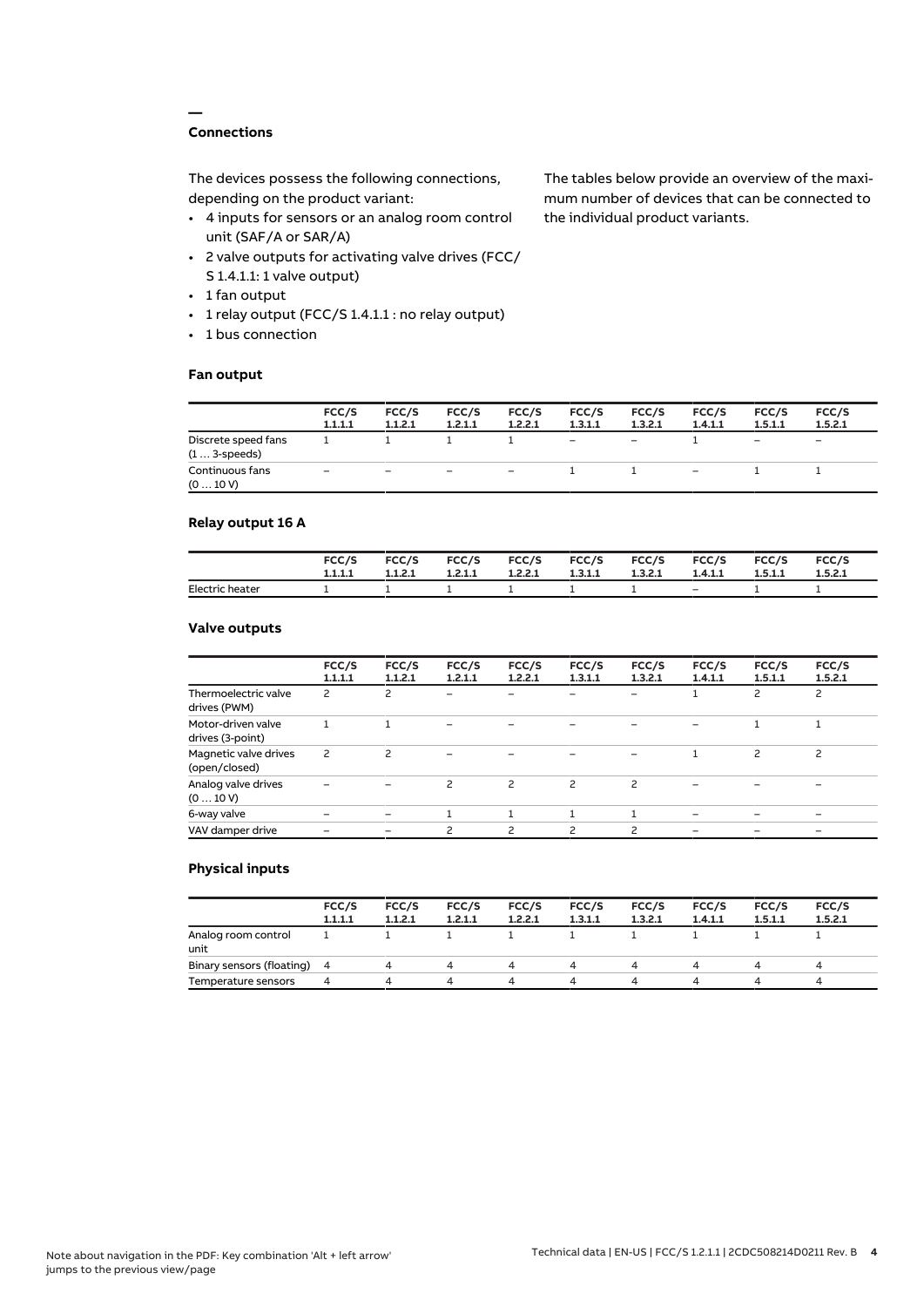#### **Inputs**

**—**

| a | b |   |              |  |
|---|---|---|--------------|--|
|   |   |   |              |  |
| x | x | X | $\mathsf{x}$ |  |
| x | X | x | x            |  |
| x | x | x | x            |  |
| x | X | x | x            |  |
| x | x | x | x            |  |
| x | x | X | x            |  |
| x | x | x | $\mathsf{x}$ |  |
| x |   |   |              |  |
| x | X | X | $\mathsf{x}$ |  |
| x | x | x | x            |  |
| x | x | x | x            |  |
| x | x | x | x            |  |
|   |   |   |              |  |

#### **—**

## **Outputs**

**—**

## **Valve outputs**

## **FCC/S 1.2.X.1 and FCC/S 1.3.X.1**

| <b>Function</b>                          |   |   |  |
|------------------------------------------|---|---|--|
| Analog valve drives                      |   |   |  |
| 010V                                     | x | x |  |
| 110V                                     | x | x |  |
| 210V                                     | x | x |  |
| 100V                                     | x |   |  |
| 6-way valve drive                        | x |   |  |
| VAV damper drive - control signal        | ᄉ |   |  |
| Fault detection (overload/short circuit) |   |   |  |

#### **—**

**—**

## **Fan output**

| <b>Function</b>            |  | Fan output |  |
|----------------------------|--|------------|--|
| Number of fan speeds (5 A) |  |            |  |
|                            |  | x          |  |
|                            |  | x          |  |
|                            |  | x          |  |
| Changeover switching       |  | x          |  |
| Step switching             |  | x          |  |

## **Relay output 16 A**

| <b>Function</b>                                | <b>Relay output</b> |
|------------------------------------------------|---------------------|
| Use by internal controller for electric heater |                     |
| Use as independent switching output            |                     |
| Internal connection to a device input          |                     |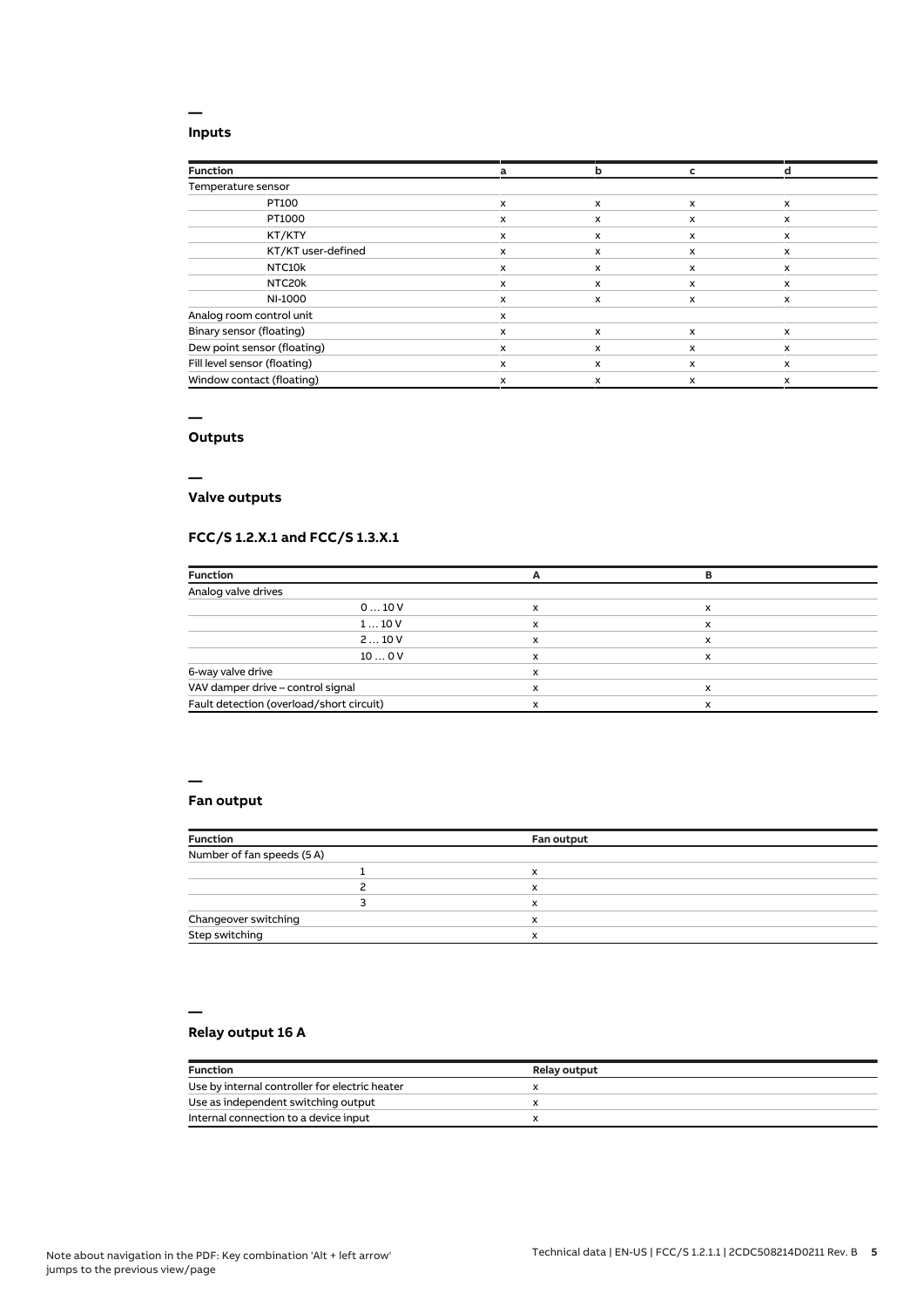**Dimension drawing**

**—**

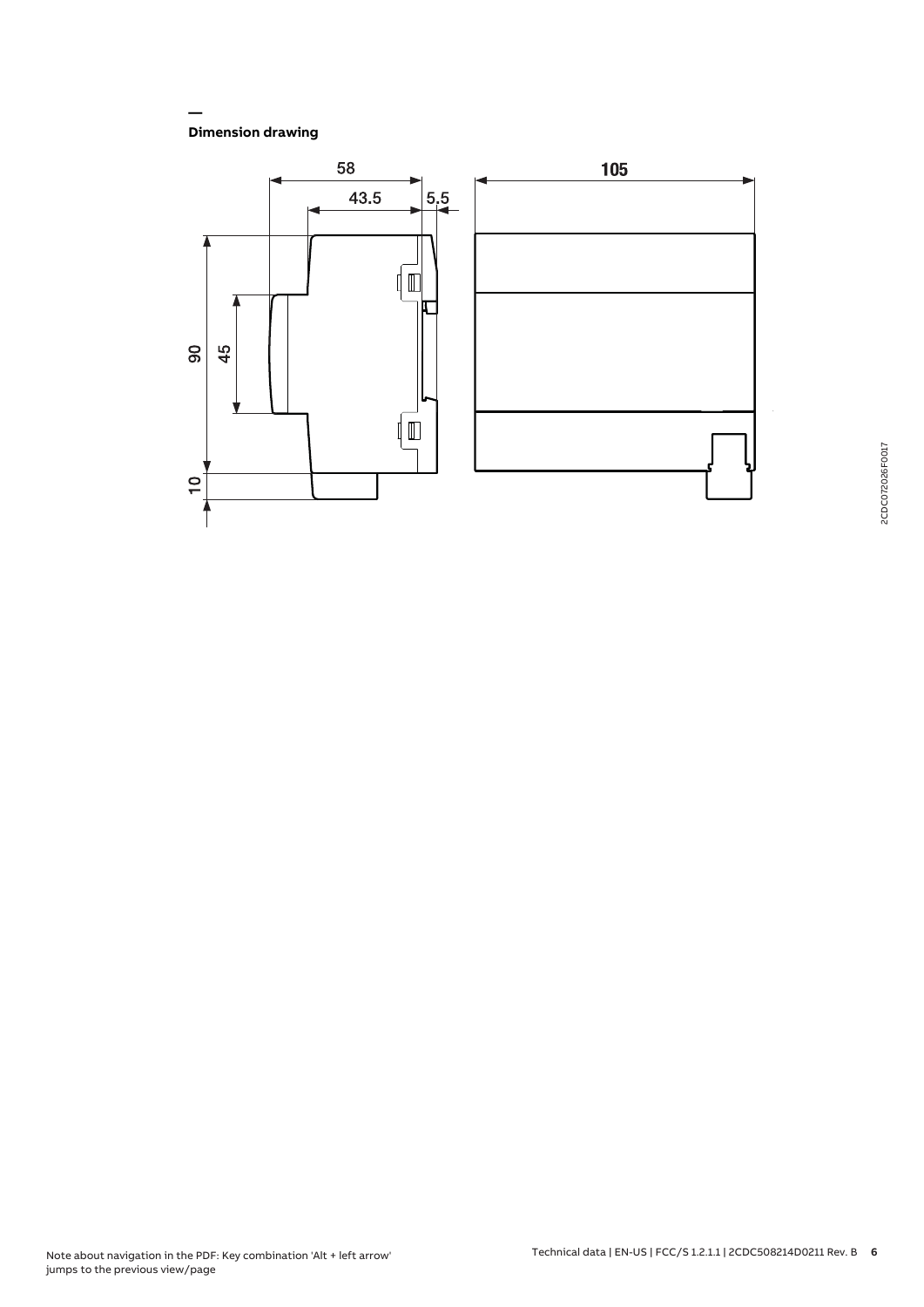**Connection diagram**

**—**



#### **— Legend**

- **1** Label carriers
- **2** Programming LED
- **3** Programming button
- **4** Bus connection terminal
- **5** Cover cap
- **7** Valve output
- **8** Valve output
- **9** Fan output
- **10** Auxiliary relay
- **6** Input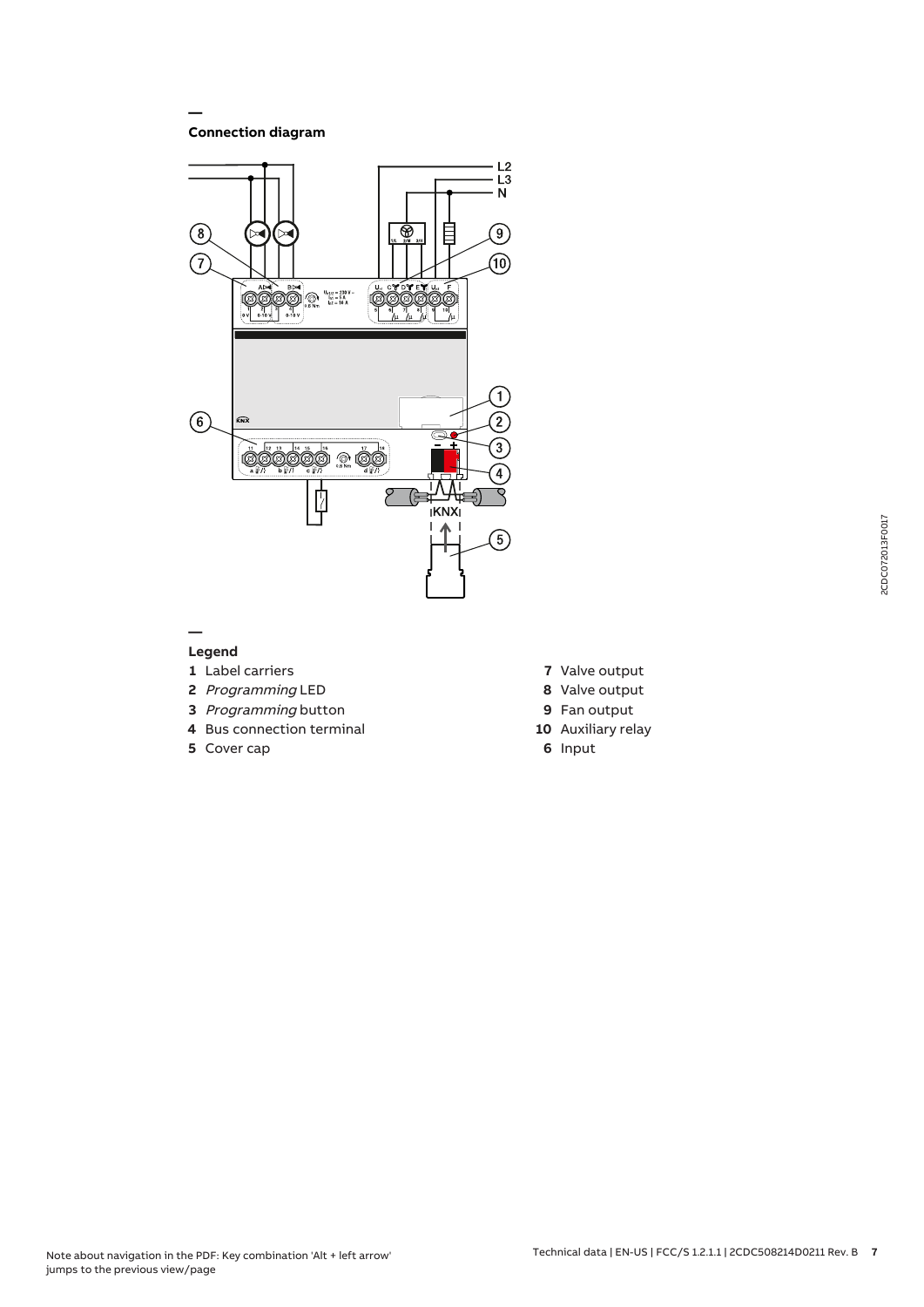## **Operating and display elements**

**—**

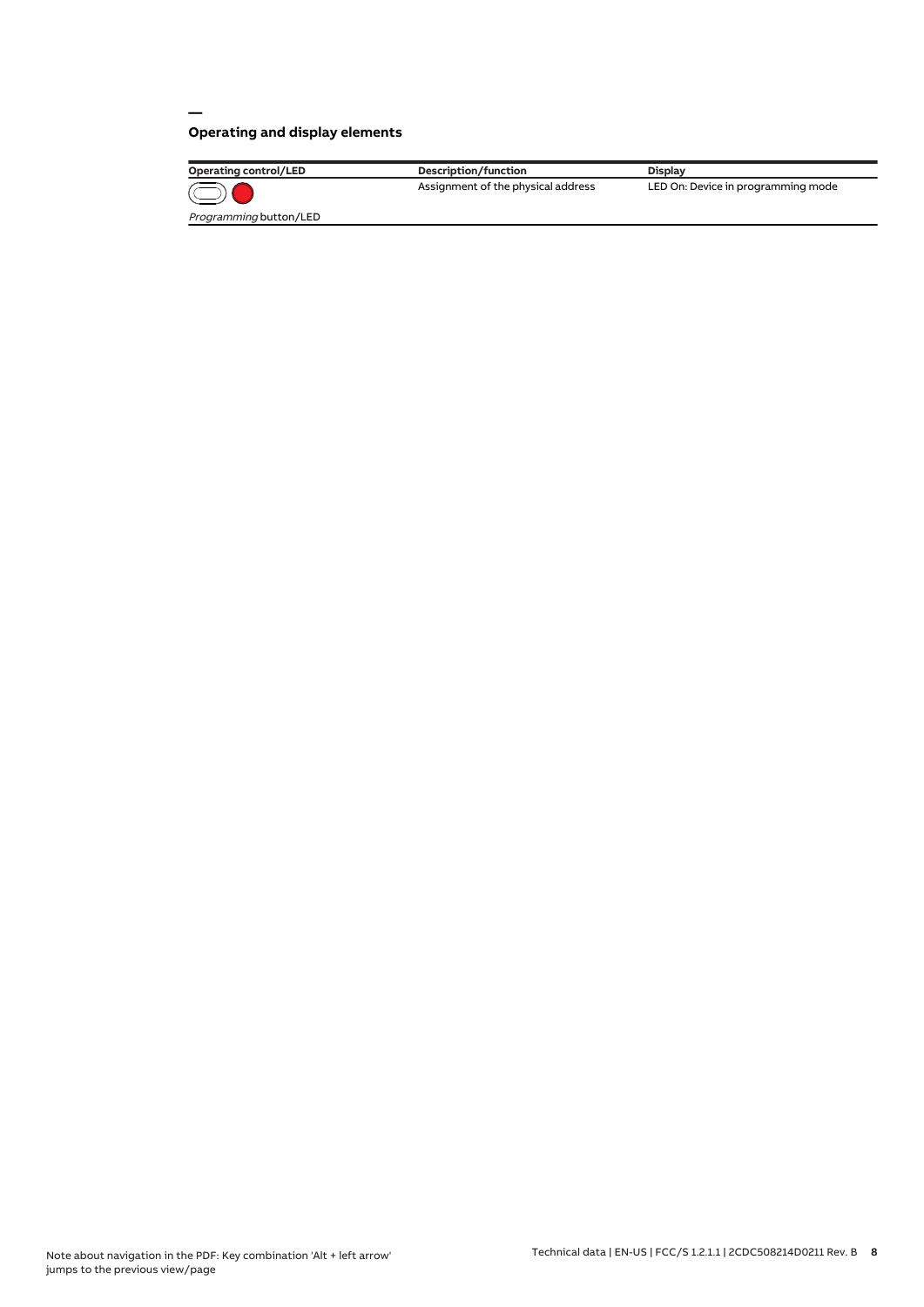#### **— General technical data**

| Device                               | <b>Dimensions</b>                                                       | $90 \times 105 \times 63.5$ mm (H x W x D)                                      |
|--------------------------------------|-------------------------------------------------------------------------|---------------------------------------------------------------------------------|
|                                      | Mounting width in space units                                           | 6 modules, 17.5 mm each                                                         |
|                                      | Weight                                                                  | 0.23 kg                                                                         |
|                                      | Mounting position                                                       | Any                                                                             |
|                                      | Mounting variant                                                        | 35 mm mounting rail                                                             |
|                                      | Design                                                                  | proM                                                                            |
|                                      | Degree of protection                                                    | <b>IP 20</b>                                                                    |
|                                      | <b>Protection class</b>                                                 | Ш                                                                               |
|                                      | Overvoltage category                                                    | Ш                                                                               |
|                                      | Pollution degree                                                        | 2                                                                               |
| <b>Materials</b>                     | Housing                                                                 | Polycarbonate, Makrolon FR6002, halogen free                                    |
| <b>Material note</b>                 | Fire classification                                                     | Flammability V-0                                                                |
| <b>Electronics</b>                   | Rated voltage, bus                                                      | 30 V DC                                                                         |
|                                      | Voltage range, bus                                                      | 21  31 V DC                                                                     |
|                                      | Current consumption, bus                                                | $< 12 \text{ mA}$                                                               |
|                                      | Power loss, device                                                      | $\leq 3 W$                                                                      |
|                                      | Power loss, bus                                                         | $\leq$ 0.25 W                                                                   |
|                                      | Power loss, relay output 16 A                                           | $\leq 1 W$                                                                      |
|                                      | Power loss, relay output 5 A                                            | $\leq 0.6 W$                                                                    |
|                                      | KNX safety extra low voltage                                            | <b>SELV</b>                                                                     |
| <b>Connections</b>                   | Connection type, KNX bus                                                | Plug-in terminal                                                                |
|                                      | Cable diameter, KNX bus                                                 | 0.6  0.8 mm, solid                                                              |
|                                      | Connection type, inputs/outputs                                         | Screw terminal with universal head (PZ 1)                                       |
|                                      | Pitch                                                                   | 6.35 mm                                                                         |
|                                      | Tightening torque, screw terminals                                      | $0.50.6$ Nm                                                                     |
|                                      | Conductor cross-section, flexible                                       | $1 \times (0.2 \ldots 4 \text{ mm}^2) / 2 \times (0.2 \ldots 2.5 \text{ mm}^2)$ |
|                                      | Conductor cross section, rigid                                          | $1 \times (0.2 \ldots 6 \text{ mm}^2) / 2 \times (0.2 \ldots 4 \text{ mm}^2)$   |
|                                      | Conductor cross section with wire end ferrule without<br>plastic sleeve | $1 \times (0.252.5 \text{ mm}^2)$                                               |
|                                      | Conductor cross section with wire end ferrule with<br>plastic sleeve    | $1 \times (0.254 \text{ mm}^2)$                                                 |
|                                      | Conductor cross section with TWIN wire end ferrule                      | $1 \times (0.52.5)$ mm <sup>2</sup> )                                           |
|                                      | Length, wire end ferrule contact pin                                    | $\geq 10$ mm                                                                    |
| <b>Certificates and declarations</b> | Declaration of conformity CE                                            | → 2CDK508223D2701                                                               |
| <b>Ambient conditions</b>            | Operation                                                               | $-5+45$ °C                                                                      |
|                                      | Transport                                                               | $-25+70$ °C                                                                     |
|                                      | Storage                                                                 | $-25+55$ °C                                                                     |
|                                      | Humidity                                                                | $\leq 95 \%$                                                                    |
|                                      | Condensation allowed                                                    | No                                                                              |
|                                      | Atmospheric pressure                                                    | $\geq$ 80 kPa (corresponds to air pressure at 2,000 m above sea<br>level)       |

#### **Inputs**

**—**

| <b>Rated values</b>     | Number of inputs                         | 4                      |  |
|-------------------------|------------------------------------------|------------------------|--|
|                         | Inputs for analog room control unit      | 1 (input a)            |  |
| <b>Contact scanning</b> | Scanning current                         | $\leq 1$ mA            |  |
|                         | Scanning voltage                         | $\leq$ 12 V DC         |  |
| <b>Resistance</b>       | Selection                                | User-defined           |  |
|                         | PT 1.000                                 | 2-conductor technology |  |
|                         | PT100                                    | 2-conductor technology |  |
|                         | KT                                       | 1 <sup>k</sup>         |  |
|                         | <b>KTY</b>                               | 2k                     |  |
|                         | NI                                       | 1 <sup>k</sup>         |  |
|                         | <b>NTC</b>                               | 10k, 20k               |  |
| Cable length            | Between sensor and device input, one-way | $\leq 100$ m           |  |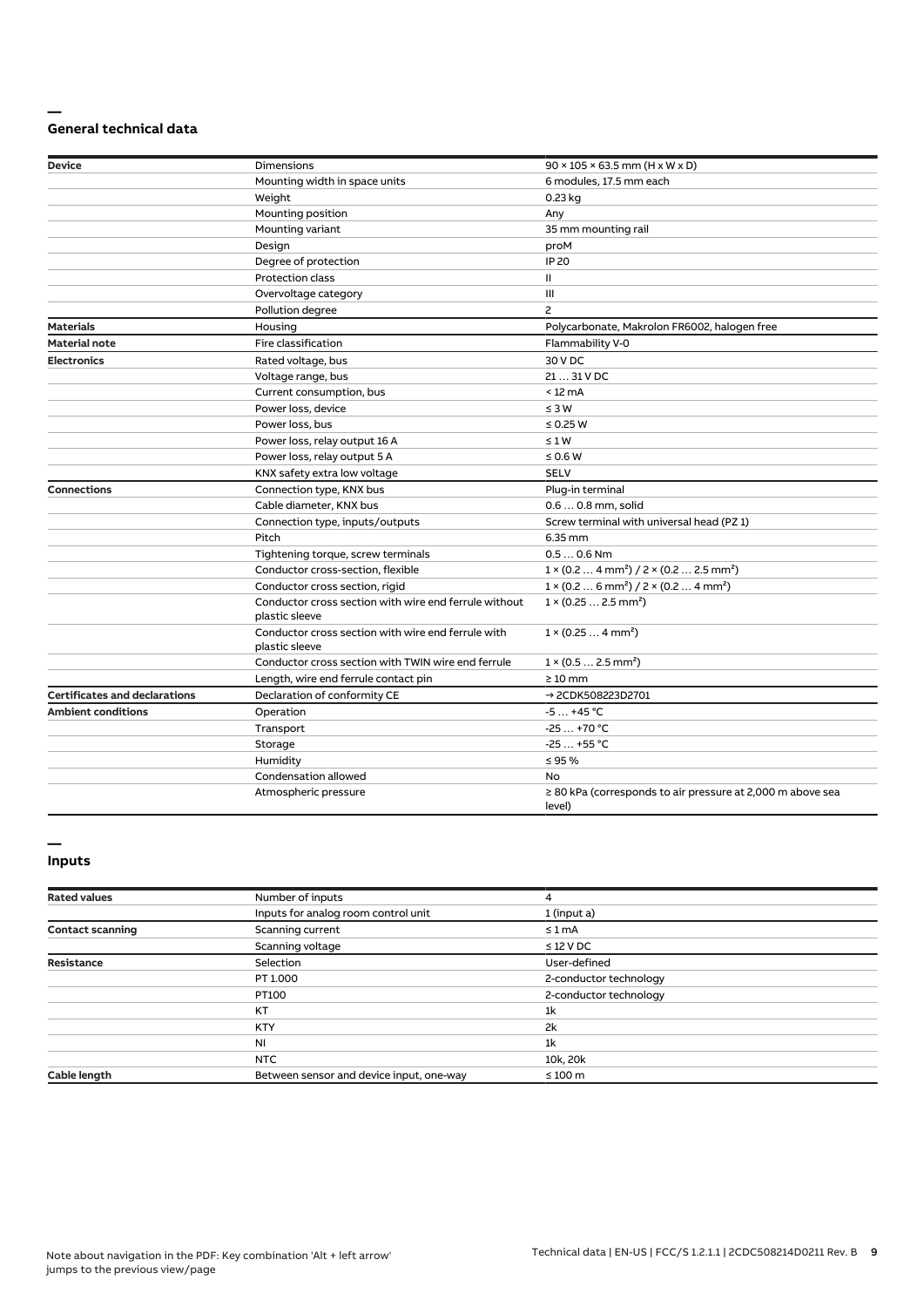## **Valve outputs – analog**

**—**

| <b>Rated values</b> | Number of outputs         |              |  |
|---------------------|---------------------------|--------------|--|
|                     | Control signal            | $010$ V DC   |  |
|                     | Signal type               | Analog       |  |
|                     | Output load               | > 10 kohms   |  |
|                     | Output tolerance          | $± 10 \%$    |  |
|                     | <b>Current limitation</b> | Up to 1.5 mA |  |

#### **— Fan outputs – relays 5 A**

| <b>Rated values</b>         | Number of outputs                                          | 3                                |
|-----------------------------|------------------------------------------------------------|----------------------------------|
|                             | Rated voltage U <sub>n</sub>                               | 230 V AC                         |
|                             | Rated current I <sub>n</sub> (per output)                  | 5 A                              |
|                             | Rated frequency                                            | 50/60 Hz                         |
|                             | Back-up protection                                         | $\leq 6A$                        |
|                             | Relay type                                                 | Bi-stable                        |
| <b>Switching currents</b>   | AC-1 operation (cos $\varphi$ = 0.8)                       | $\leq$ 5 A                       |
|                             | Switching current at 24 V AC                               | $\geq 0.01$ A                    |
|                             | Switching current at 24 V DC (resistive load)              | $\leq$ 5 A                       |
|                             | Switching current at 5 V AC                                | $\geq 0.02$ A                    |
|                             | Switching current at 12 V AC                               | $\geq 0.01$ A                    |
|                             | Switching current at 24 V AC                               | $\geq 0.007 A$                   |
| <b>Service life</b>         | Mechanical service life                                    | $\geq 10^7$ switching operations |
|                             | AC-1 operation (cos $\varphi$ = 0.8)                       | $\geq 10^5$ switching operations |
| <b>Switching operations</b> | Switching operations per minute when one relay<br>switches | $\leq 500$                       |

#### **—**

#### **Outputs – relays 16 A**

| <b>Rated values</b>         | Number of outputs                                          |                                                 |  |
|-----------------------------|------------------------------------------------------------|-------------------------------------------------|--|
|                             | Rated voltage U <sub>n</sub>                               | 230 V AC                                        |  |
|                             | Rated current I. (per output)                              | 16 A                                            |  |
|                             | Rated frequency                                            | 50/60 Hz                                        |  |
| <b>Switching currents</b>   | AC-1 operation (cos $\varphi$ = 0.8)                       | $\leq 16$ A                                     |  |
|                             | AC-3 operation (cos $\varphi$ = 0.45)<br>$\leq 6A$         |                                                 |  |
|                             | Fluorescent lighting load AX<br>$\leq 6$ AX                |                                                 |  |
|                             | Switching current at 24 V DC (resistive load)              | $\leq$ 16 A                                     |  |
|                             | Switching current at 5 V AC                                | $\geq 0.1$ A                                    |  |
|                             | Switching current at 12 V AC                               | $\geq 0.1$ A                                    |  |
|                             | Switching current at 24 V AC                               | $\geq 0.1$ A                                    |  |
| <b>Service life</b>         | Mechanical service life                                    | $\geq$ 3 × 10 <sup>6</sup> switching operations |  |
|                             | AC-1 operation (cos $\varphi$ = 0.8)                       | $\geq 10^5$ switching operations                |  |
| <b>Switching operations</b> | Switching operations per minute when one relay<br>switches | $\leq 500$                                      |  |

#### **Device type**

**—**

| Device type | Fan Coil Controller               | FCC/S 1.2.1.1                                        |  |
|-------------|-----------------------------------|------------------------------------------------------|--|
|             | Application                       | Fan Coil Unit Controller, PWM/                       |  |
|             |                                   | $\ldots$ = current version number of the application |  |
|             | Maximum number of group objects   | 116                                                  |  |
|             | Maximum number of group addresses | 255                                                  |  |
|             | Maximum number of assignments     | 255                                                  |  |
|             |                                   |                                                      |  |

## **Note**

Observe software information on the website

→ www.abb.com/knx.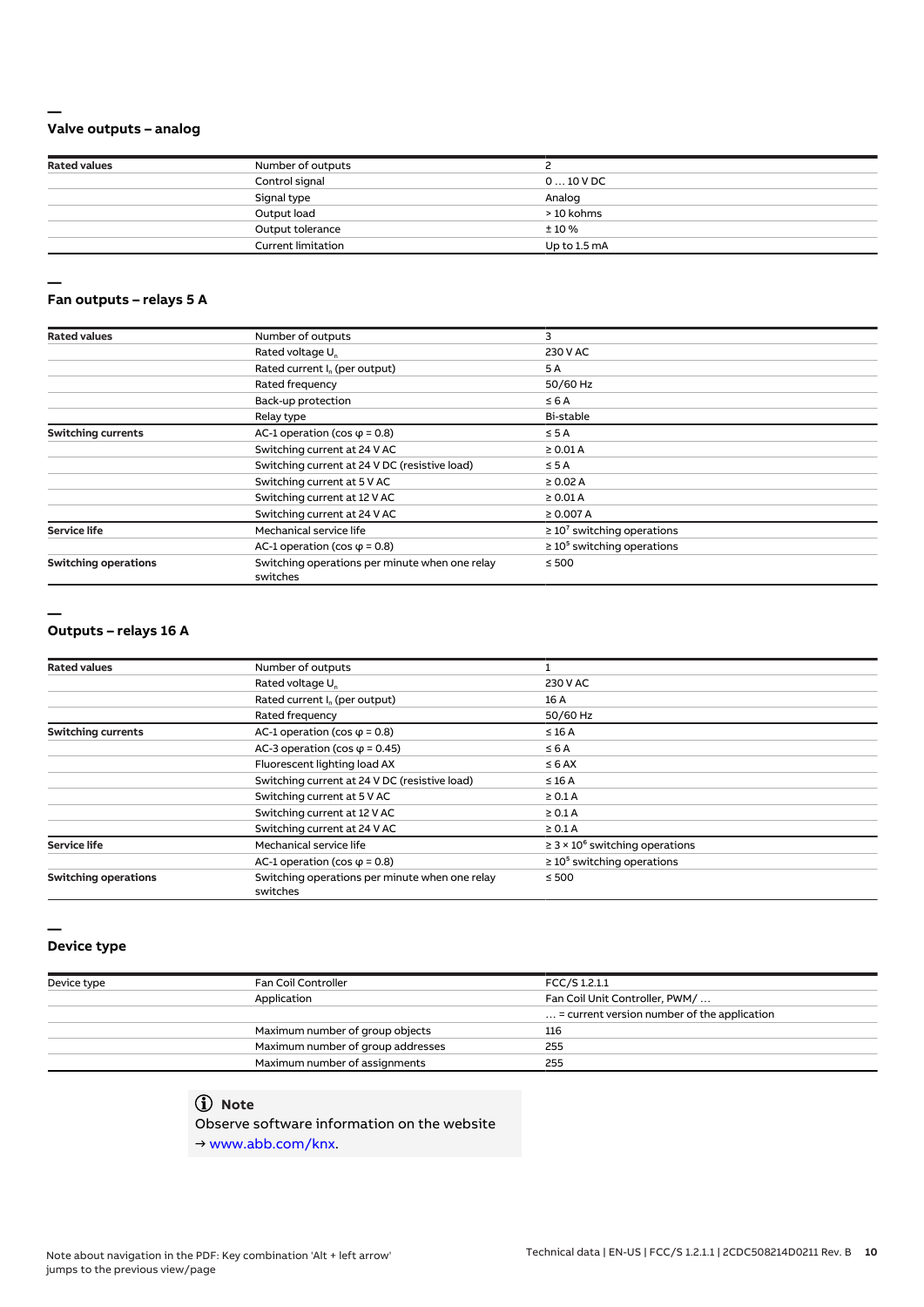#### **— Ordering details**

| <b>Description</b>  | <b>MW</b> | Type         | Order no.       | Packaging<br>[pcs.] | Weight (incl.<br>packaging)<br>[kg] |
|---------------------|-----------|--------------|-----------------|---------------------|-------------------------------------|
| Fan Coil Controller |           | FCC/S1.2.1.1 | 2CDG110212R0011 |                     | 0.23                                |